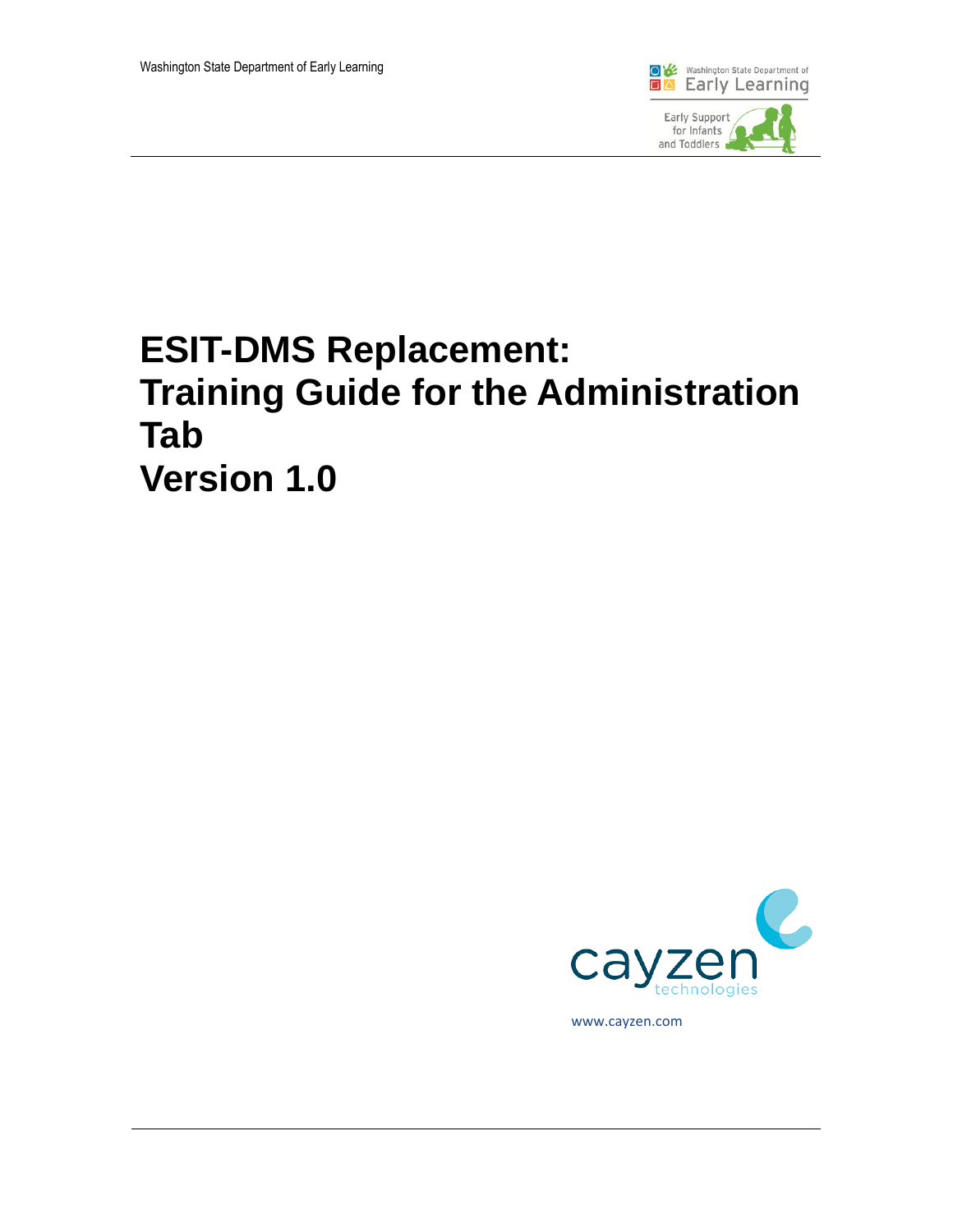

# Table of Contents

| Exercise 9.4: Create ESIT-DMS Users (Includes Selecting Roles and Services) 5 |  |
|-------------------------------------------------------------------------------|--|
|                                                                               |  |
|                                                                               |  |
|                                                                               |  |
| Exercise 9.8: Assign Service Provider Organizations to a Service Area 9       |  |
|                                                                               |  |
|                                                                               |  |
|                                                                               |  |
|                                                                               |  |
|                                                                               |  |
|                                                                               |  |
|                                                                               |  |

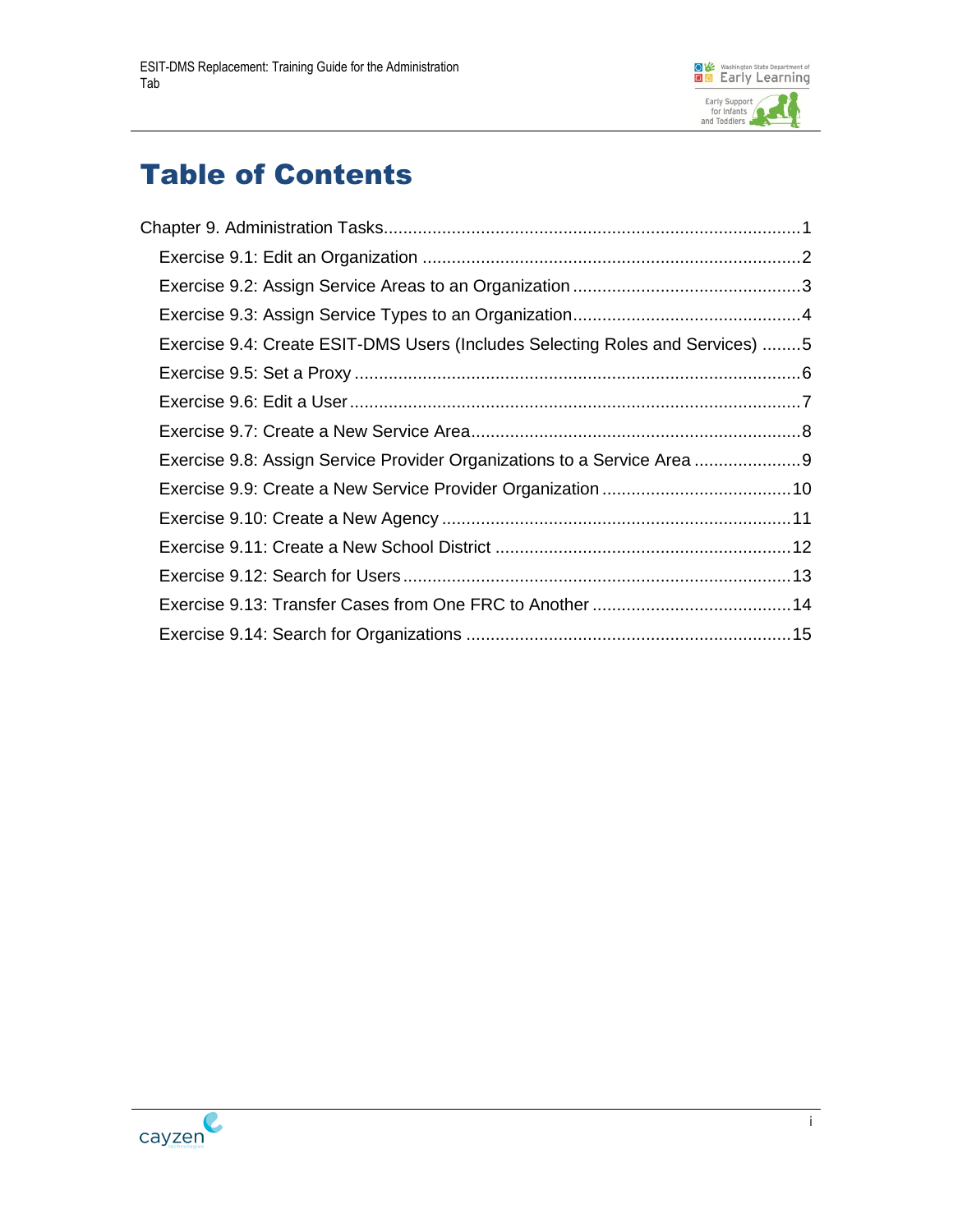

## Document History

| Author(s)                                     | <b>Version Date</b> |            | <b>Comments</b> |
|-----------------------------------------------|---------------------|------------|-----------------|
| <b>Adrienne Huss</b><br>(Cayzen Technologies) | 1.0                 | 10/24/2011 |                 |
|                                               |                     |            |                 |

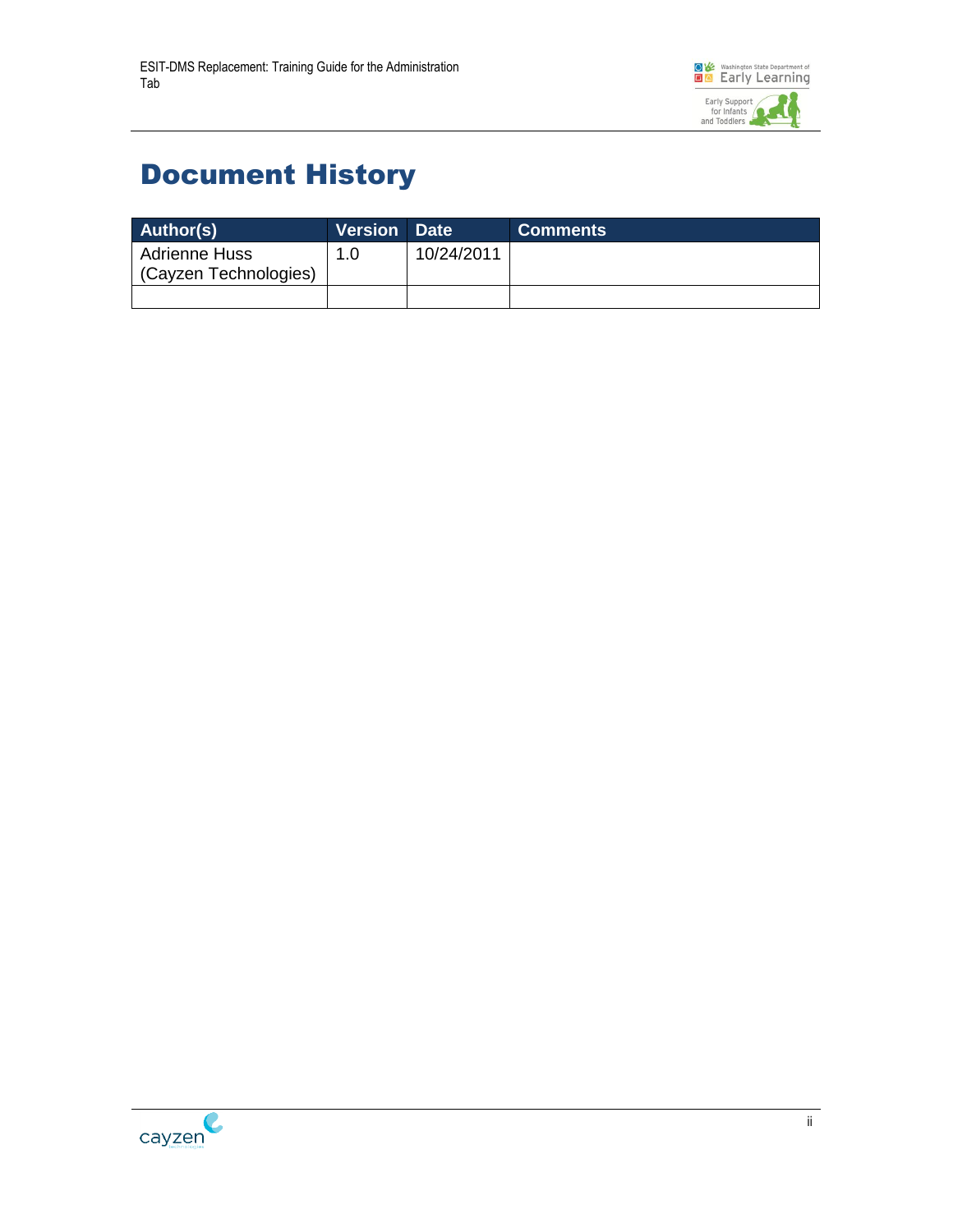

# <span id="page-3-0"></span>Chapter 9. Administration Tasks



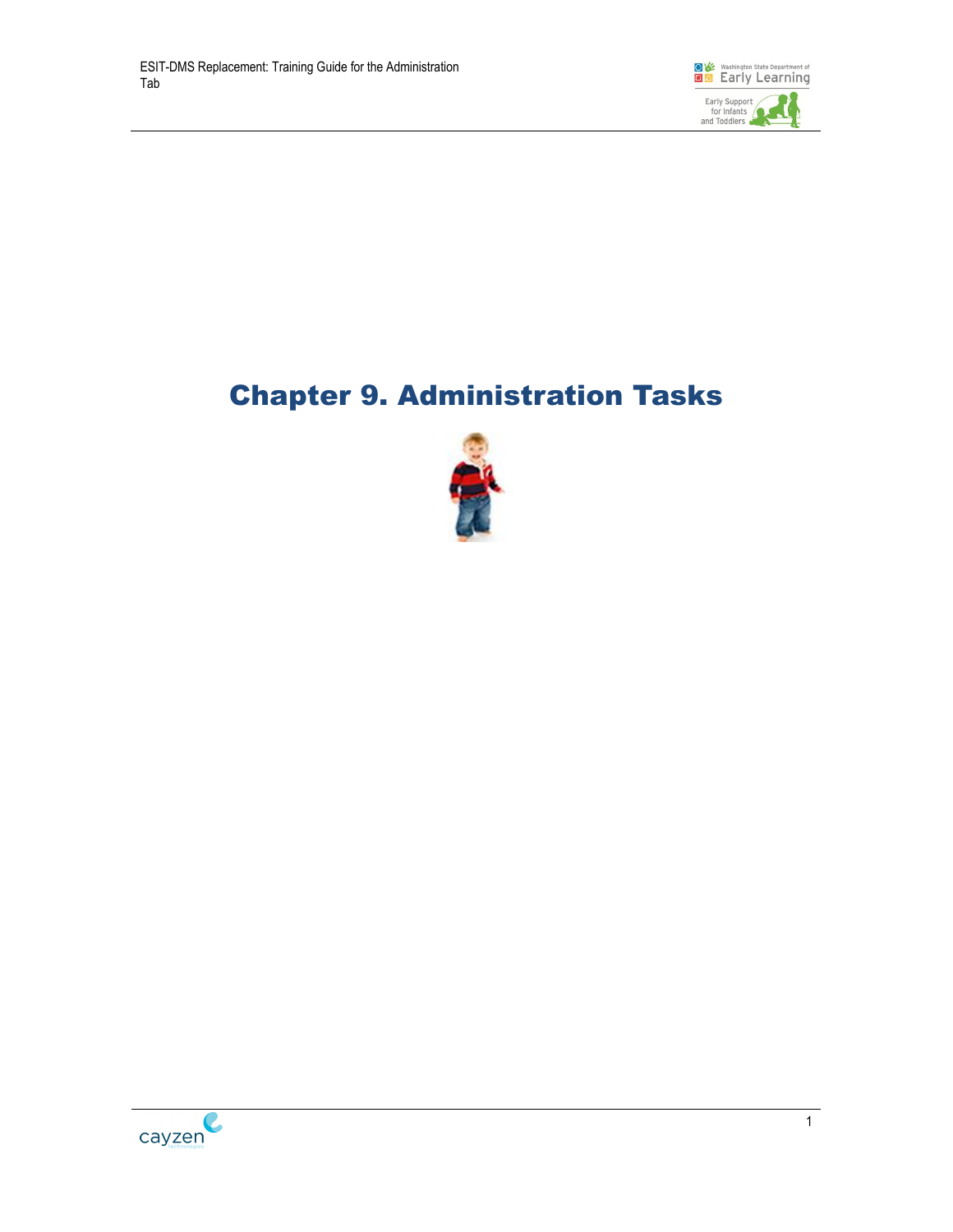

Welcome to the Department of Early Learning's (DEL's) Early Support for Infants and Toddlers Data Management System (ESIT-DMS)—a case management tool for children entering, currently enrolled in, and exiting the federal IDEA Part C program.

This training guide contains exercises that you can use to navigate through the Administration tab. Because only a few users will have access to this tab, this document is an extension to the main training guide. (That's why this one starts with Chapter 9.)

The goals of this chapter are for trainees to:

- **Learn how to manage organizations, service areas, service types, users, and more.**
- **Learn how to search for specific users and organizations.**

#### <span id="page-4-0"></span>Exercise 9.1: Edit an Organization

As an administrator, you can edit information about the organization or agency to which you are assigned.

- 1. Log into your training environment.
- 2. Click the Administration tab.
- 3. Click the **Edit Organization** button on the Organization sub-tab. The following screen appears.

| <b>Edit Agency</b> |                                  |                             |                                                     |              |
|--------------------|----------------------------------|-----------------------------|-----------------------------------------------------|--------------|
| <b>Agency Name</b> | <b>ESIT Program Headquarters</b> |                             |                                                     |              |
| <b>Address</b>     | 13 Some Street                   |                             |                                                     |              |
| City               | Lacey                            |                             |                                                     |              |
| State              | <b>WA</b>                        | Zip 98503                   |                                                     |              |
| Phone              | Office                           | Ext.:<br>$(444) 555 - 4444$ | <sup>S</sup> Primary                                |              |
|                    | Add Another Phone                |                             |                                                     |              |
| E-mail             | esit@program.com                 | Primary                     |                                                     |              |
|                    | Add Another Email                |                             | <b>Browse for Logo</b>                              |              |
|                    |                                  |                             | (should be proportional to 140 width and 75 height) |              |
|                    | Remove Logo                      |                             |                                                     |              |
|                    |                                  |                             |                                                     | ок<br>Cancel |
|                    |                                  |                             |                                                     |              |

4. Make a small change to the **Agency Name**.

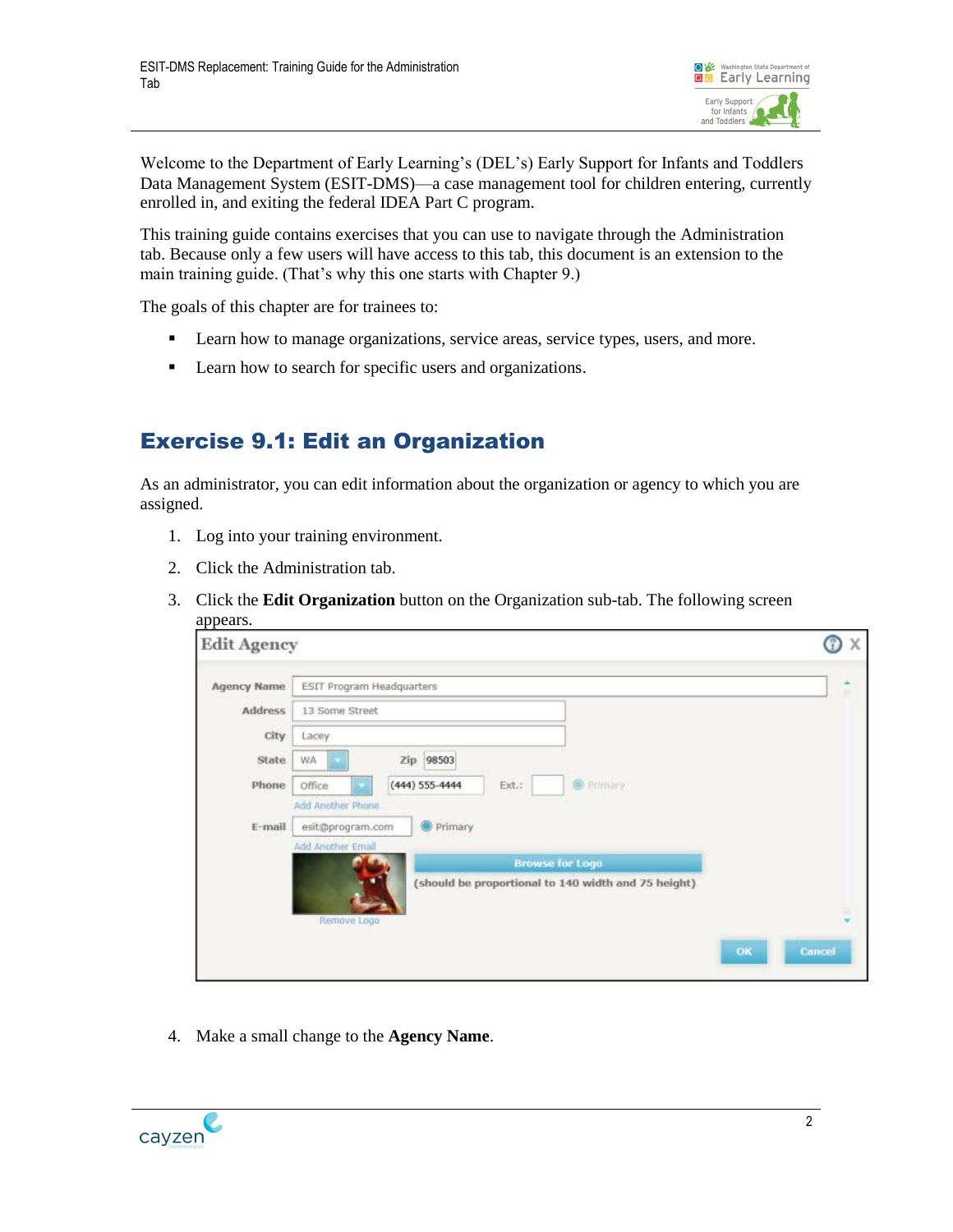

- 5. Click the **Add Another Phone** link, and then add a new phone number. Make that number the primary number by clicking the **Primary** radio button.
- 6. Since an e-mail address likely already exists, click the **Add Another E-mail** link and enter an e-mail into it. Then make that the primary address by clicking the **Primary** radio button.
- 7. Click **Browse for Logo**. In the resulting window, find a logo file on your computer and click **Open**. The logo displayed in the box on the Edit Agency screen depicts how it will look when printed on documents like the IFSP.
- 8. Click **OK** when you are finished making changes. The system returns you to the Organization sub-tab with your changes displayed at the top of the screen.

**Important:** Make sure the logo fits completely within the outlined area. If it doesn't, use your image software (MS Paint, SnagIt, etc.) to change the size of the picture and re-save. The maximum size is 140 pixels wide and 75 pixels high.

**For example:** If your logo is 200 pixels wide by 100 pixels high, resize the image to a width of 140 pixels in your image software. Let the software change the height accordingly so you maintain the aspect ratio and the picture doesn't get distorted. Copy and paste this resized image into a canvas set to 140 x 75 (e.g., in another instance of MS Paint). Then, slide the graphic to center it in that canvas and save the new file.

Click **Browse for Logo** again to re-import the newly sized logo.

#### <span id="page-5-0"></span>Exercise 9.2: Assign Service Areas to an Organization

As an administrator, you can edit the service areas attached to your organization or agency. Service areas are the geographical places in which the providers in an organization (including FRCs) can provide their services. Any service areas not currently assigned to the organization display in the list.

1. On the Administration tab, stay on the Organization sub-tab and click the **Assign Service Areas** button. The following screen appears.

| <b>Assign Service Area</b> |                   |               |
|----------------------------|-------------------|---------------|
| П                          | Name              |               |
| п                          | Benton/Franklin   |               |
| П                          | Chelan/Douglas    |               |
| . .                        | Cowlitz/Wahkiakum |               |
|                            | Mason             |               |
|                            |                   |               |
|                            | OK                | <b>Cancel</b> |

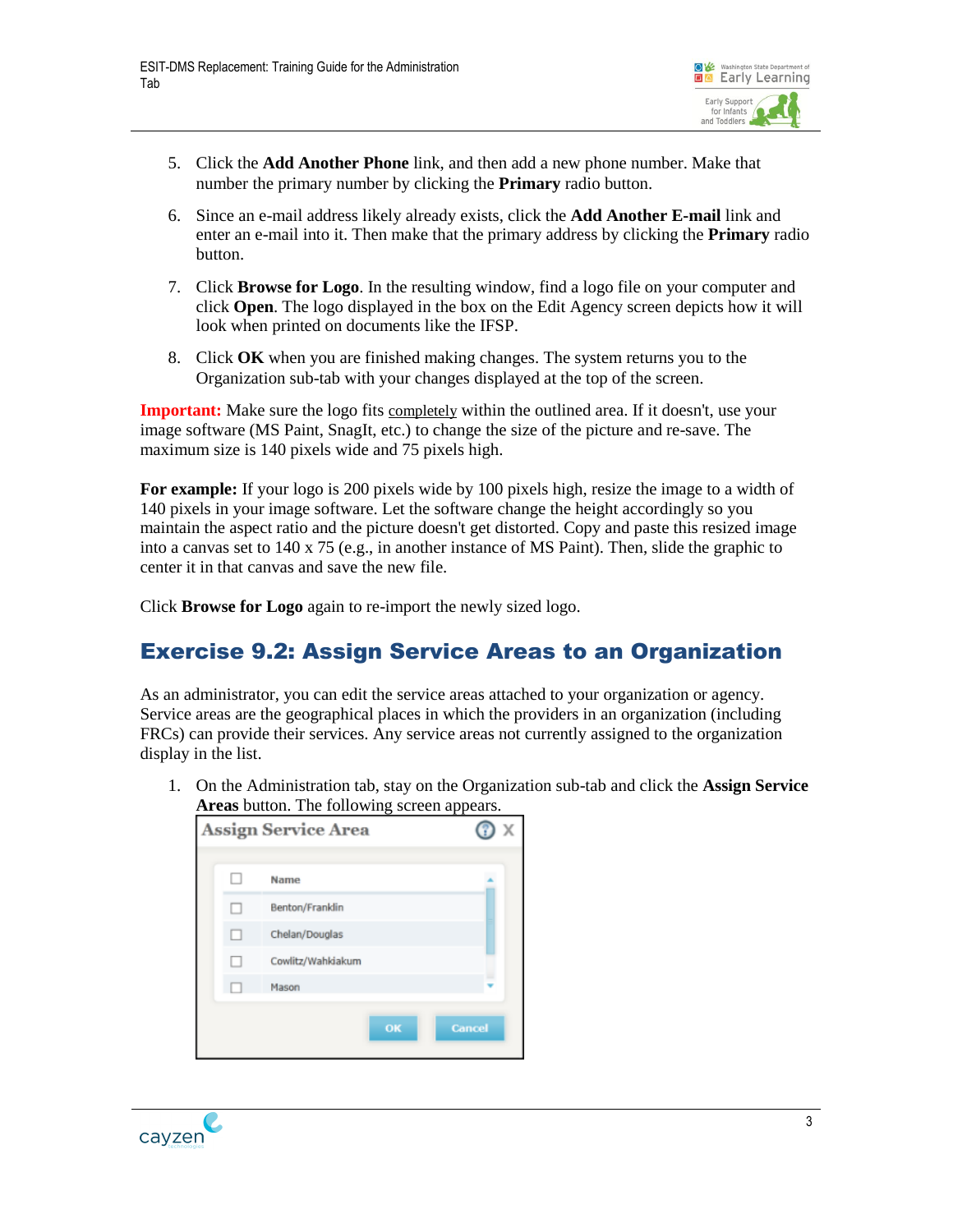

2. Select one or several service areas and click **OK**. The system returns you to the Organizations sub-tab with the area(s) you selected displaying in the main list. **Note:** If nothing displays in the list, it means all service areas are assigned to your organization. You can change this by deleting a few from the main list (click the red ball with the "x" in it) and then starting step 1 again.

#### <span id="page-6-0"></span>Exercise 9.3: Assign Service Types to an Organization

You can also make sure organizations have the correct service types assigned to them. Service types describe what the agency provides to its clients.

1. On the Administration tab, stay on the Organization sub-tab and click the **Assign Service Types** button. The following screen appears with any services not currently assigned to the organization displaying in the list.

|   | <b>Select Services</b>                                  |        |
|---|---------------------------------------------------------|--------|
|   | Name                                                    |        |
| n | Assistive Technology Devices and Services               |        |
| □ | Audiology/Hearing Services                              |        |
|   | Early Identification, Screening and Assessment Services |        |
|   | Family Training, Counseling, and Home Visits            |        |
|   | ок                                                      | Cancel |

2. Select one or several service types and click **OK**. The system returns you to the Organizations sub-tab with the service(s) you selected displaying in the main list.

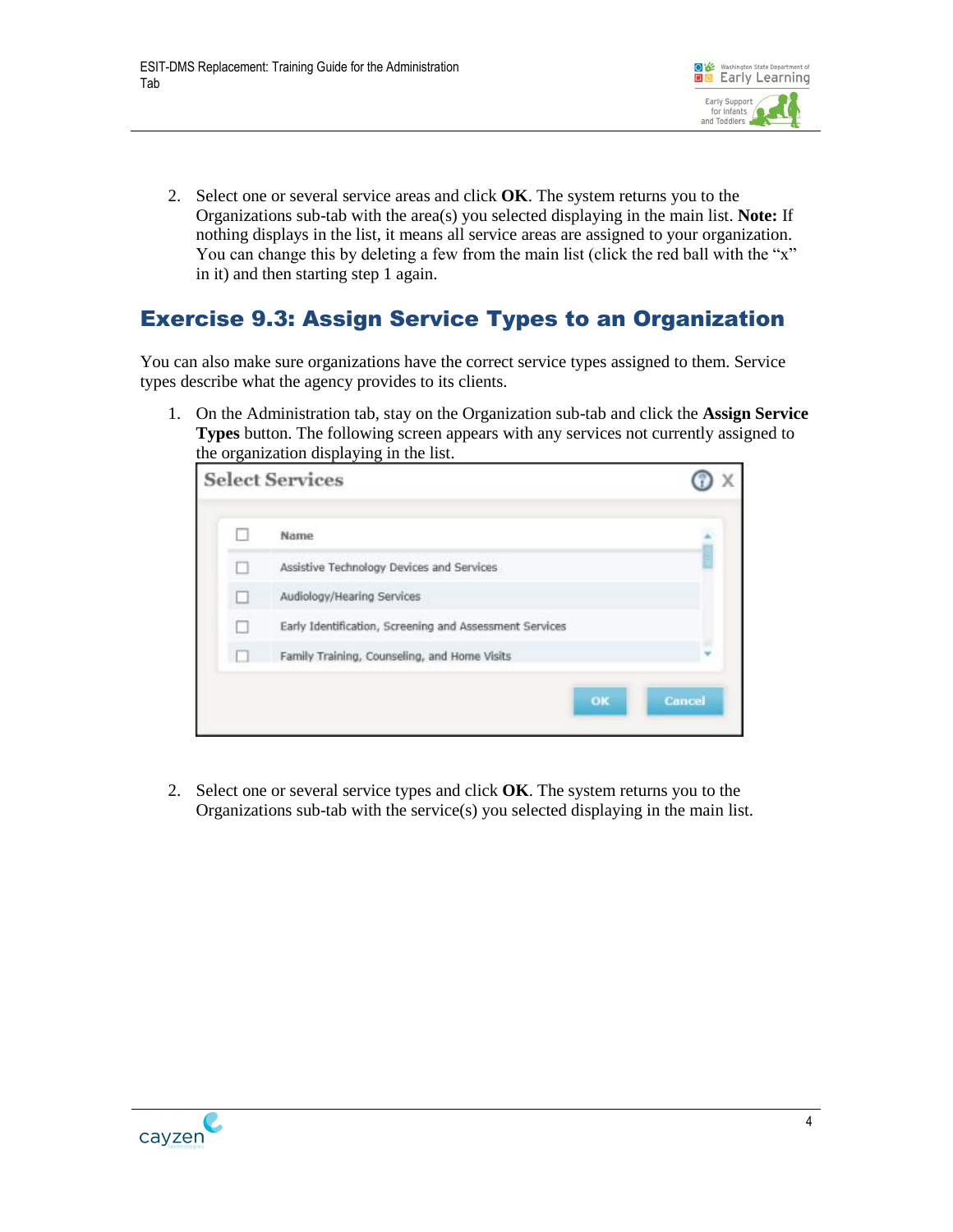

### <span id="page-7-0"></span>Exercise 9.4: Create ESIT-DMS Users (Includes Selecting Roles and Services)

You can add users to the system. This includes people who will use the system to do their jobs, as well as people who may not use the system but who need to be available as service providers to be added to a child's team.

1. On the Administration tab, stay on the Organization sub-tab and click the **Add Users** button. The following screen appears.

| <b>Create User</b>                                |                          |                         |                                      | Χ             |
|---------------------------------------------------|--------------------------|-------------------------|--------------------------------------|---------------|
| Organization Boyer LLA<br><b>Name and Address</b> |                          |                         |                                      | ô             |
|                                                   |                          |                         | Set as Inactive                      |               |
| <b>First Name</b>                                 |                          | Last Name               |                                      |               |
| <b>Address</b>                                    |                          |                         | Get notifications via e-mail         |               |
| City                                              |                          | $E$ -mail               |                                      |               |
| State                                             | Zip                      |                         | Not a system user (no login created) |               |
| Phone                                             |                          | Ext.:                   | <sup>O</sup> Primary                 |               |
|                                                   | Add Another Phone        |                         |                                      |               |
|                                                   |                          |                         | Oualified FRC                        |               |
|                                                   | Roles Select Roles       | Passed background check | <m d="" yyyy=""></m>                 |               |
|                                                   | Services Select Services |                         |                                      | ٠<br>÷        |
|                                                   |                          |                         | OK                                   | <b>Cancel</b> |

- 2. Enter a **First Name** and **Last Name** for the user. Do not click **Set as Inactive**.
- 3. Enter a street **Address**, **City**, **State**, and **Zip**.
- 4. Pretend the user has asked to receive system-generated notifications (about new ESIT messages, deadlines, etc.) in their e-mail address as well as on the Dashboard within the system. To allow this, check the **Get notifications via e-mail** box.
- 5. Then enter the user's **E-mail** address. This will become the user's logon ID, so it must be unique. **Note:** Because the e-mail address in the system is used for logging in, you cannot add another one to get system-generated notifications. (See step 4 above). If you selected that

option, those e-mails can only go to the address you enter here.

6. Do not click the **Not a system user (no login created)** box. This is used for people like service providers who will not be accessing the system to do work, but needs to be in the system to be made available as a resource that can be added to a child's team.

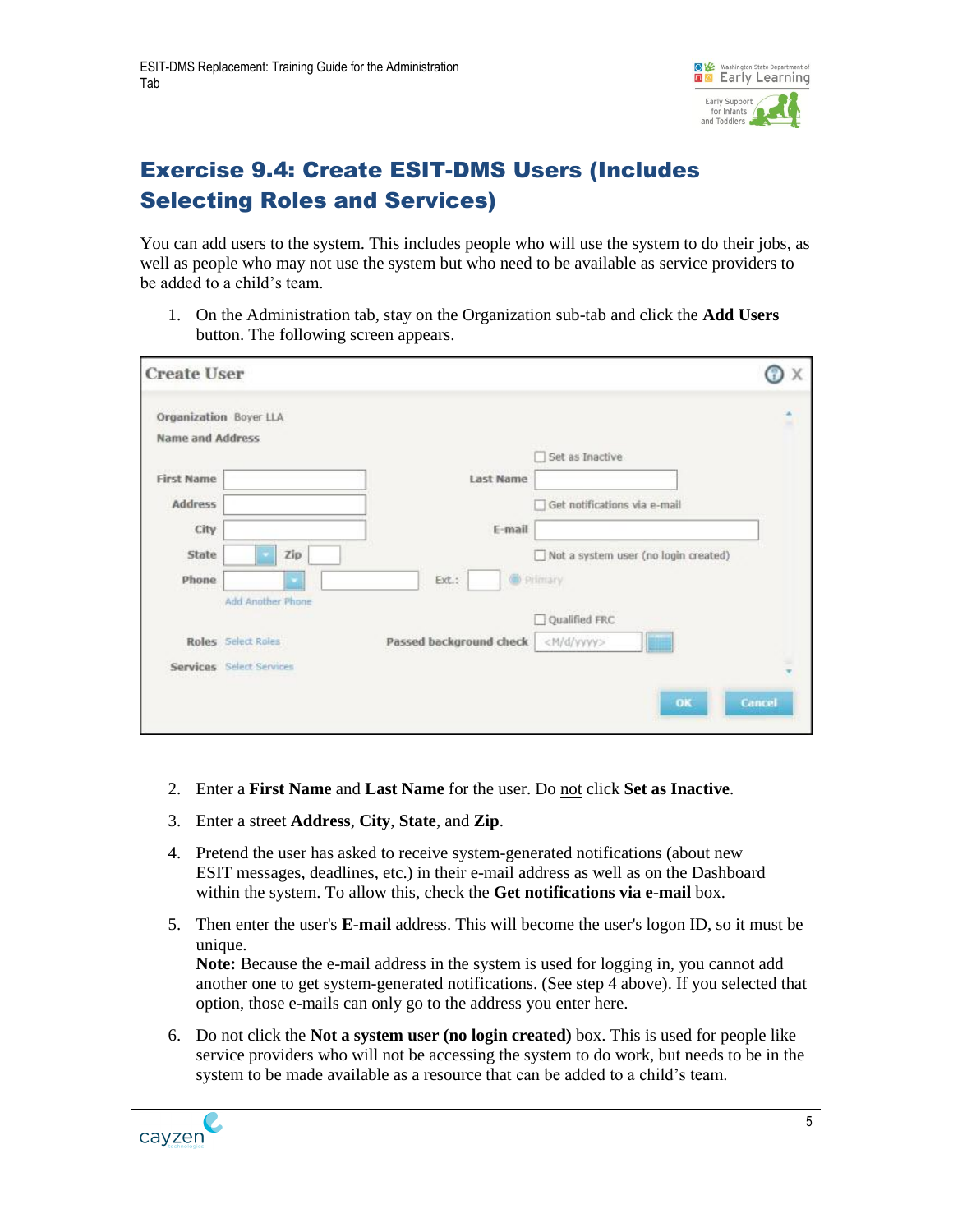

- 7. Select a **Phone** type from the dropdown and then enter a corresponding phone number in the next field. There is a separate box to enter the extension (Ext.) if necessary. (To add another phone number, click the **Add Another Phone** link. Then make sure to mark which is the **Primary** number.)
- 8. In the Role section, click **Select Roles**. The system displays a small window to qualify how the person will be allowed to use the system. Some examples are Data Entry, FRC, and Lead FRC. Choose one or many roles.
- 9. In the Services section, click **Select Services**. The system displays a small window to select from a list of the organization's approved services. The services you select here will be those the user can provide on a child's team.
- 10. If the agency the user is being added to is allowed to have FRCs, you'll see the **Qualified FRC** box. Check it if the person is an FRC.
- 11. If applicable, select a **Passed background check** date.
- 12. Click **OK** when you are finished. The system returns you to the Administration tab with the new user displayed in the list.

**Important:** If you don't see a service listed, it means you need to add it to the organization. An individual may only provide services from the subset of services the organization itself provides. (See *[Exercise 9.3: Assign Service Types to an Organization](#page-6-0)* on page [4.](#page-6-0))

#### <span id="page-8-0"></span>Exercise 9.5: Set a Proxy

Some people, FRCs in particular, often need help to get all the necessary data entry done in time for federal reporting. The system allows qualified people to "proxy in" as others to help them get work done. You can set this

1. On the Administration tab, stay on the Organization sub-tab and click **Set Proxy** next to a current user who needs help getting data entered. The following screen appears.

| <b>Set Proxy</b> |                                       |               |  |
|------------------|---------------------------------------|---------------|--|
|                  | Select Proxy for (choose one only)    |               |  |
| Ö                | Marris, Bob                           |               |  |
| O                | Rodgers, Aaron                        |               |  |
| σ                | Sanders, Richard                      |               |  |
|                  | Vrona, Wayne                          |               |  |
| o                | Walker, Karen                         |               |  |
|                  | OK<br><b>Unde Prexy Setting</b><br>s. | <b>Cancel</b> |  |

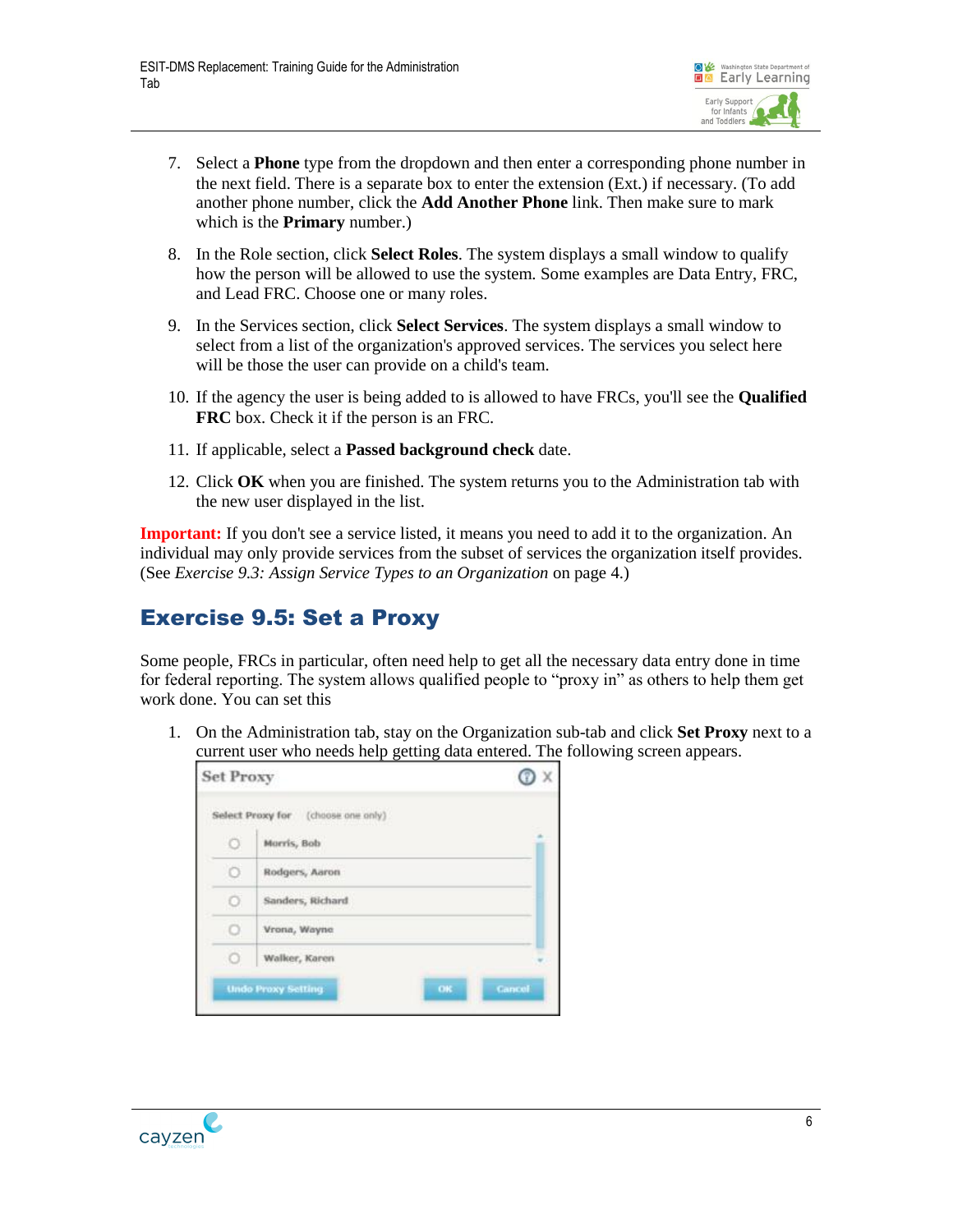

- 2. Next, choose a person in the list who is allowed to proxy for the person selected on the Organization sub-tab.
- 3. Then click **OK**. The system returns you to the Administration tab.

**Important:** A user can only have one person who is allowed to proxy in and do work for that person. So an FRC named Jane Doe can only have one person proxy as her. Proxies, however, can do work for multiple people. They simply choose who to log in as when they click the Proxy As link in the upper right corner of the screen.

#### <span id="page-9-0"></span>Exercise 9.6: Edit a User

You can edit users who are already in the system.

1. On the Administration tab, stay on the Organization sub-tab and click **Edit** next to an existing user. The following screen appears.

| <b>Edit User</b>                                  |                                                                                                                            |                               |                              | X      |
|---------------------------------------------------|----------------------------------------------------------------------------------------------------------------------------|-------------------------------|------------------------------|--------|
| <b>Organization</b> Boyer LLA<br>Name and Address |                                                                                                                            |                               |                              | ۰      |
|                                                   |                                                                                                                            |                               | Set as Inactive              |        |
| <b>First Name</b>                                 | Anthony                                                                                                                    | Last Name                     | Borde                        |        |
| <b>Address</b>                                    | 1234 State St                                                                                                              |                               | Get notifications via e-mail |        |
| City                                              | Olympia                                                                                                                    | E-mail                        | anthony.borde@blah.com       |        |
| State                                             | WA.<br>Zip 98503                                                                                                           |                               |                              |        |
| Phone                                             | Work                                                                                                                       | $(555)$ 121-2122<br>Ext.: 309 | <b>B</b> Primary             |        |
|                                                   | Add Another Phone                                                                                                          |                               | Qualified FRC                |        |
|                                                   | Roles Select Roles<br>Lead FRC                                                                                             | Passed background check       | 9/5/2011                     |        |
|                                                   | Services Select Services<br>Family Training, Counseling, and Home Visits<br><b>Health Services</b><br>Social Work Services |                               |                              |        |
|                                                   |                                                                                                                            |                               | OK                           | Cancel |

- 2. Perhaps the user got married and has a new last name, or perhaps the user moved to a new area. Edit the name or address (or both).
- 3. Click **Select Services** to add a service to the person. **Note:** This will only work if the user isn't already assigned all the services for that particular organization.
- 4. Click **OK** when you are finished. The system returns you to the Administration tab with the modified user still displayed in the list.

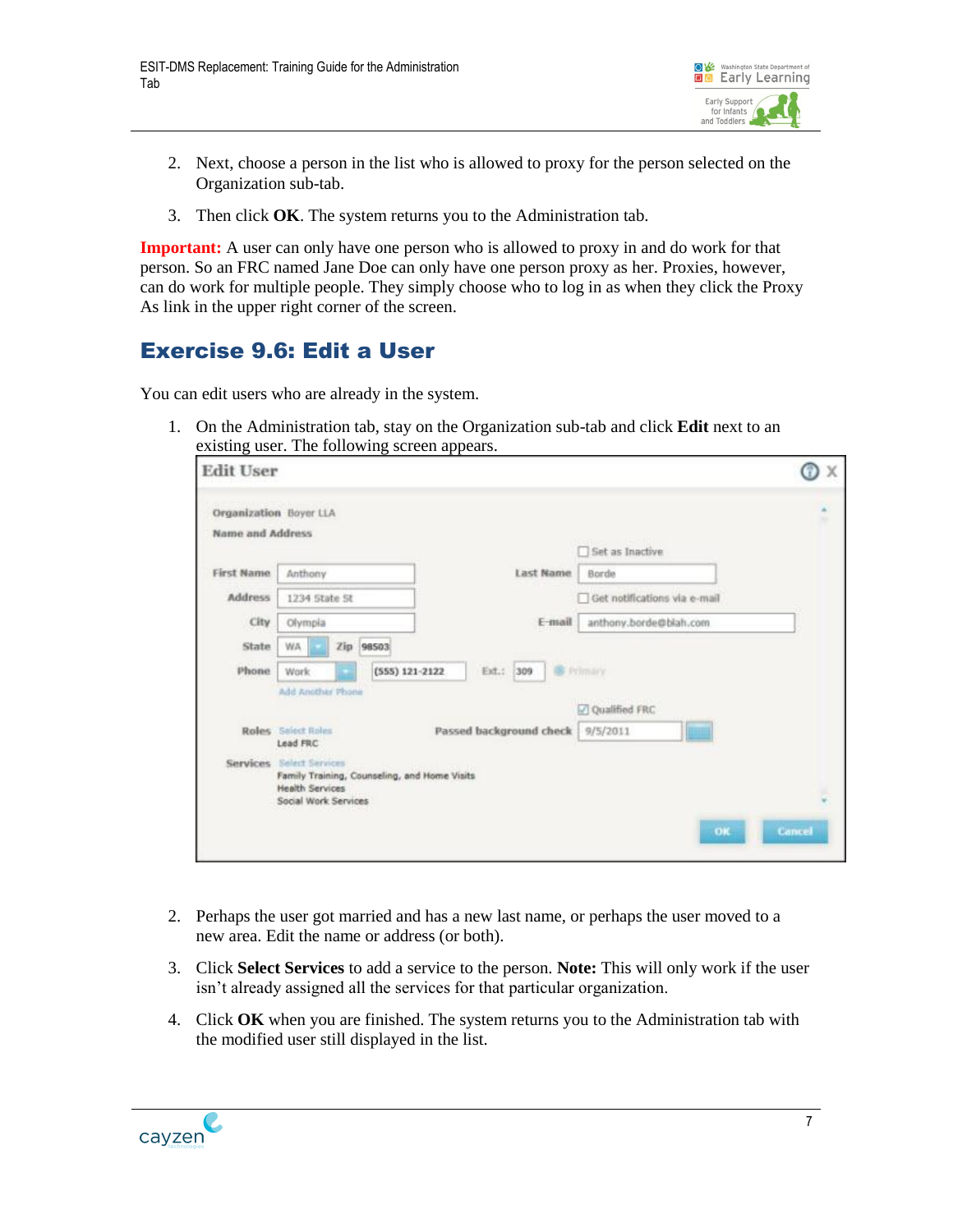

#### <span id="page-10-0"></span>Exercise 9.7: Create a New Service Area

Administrators with full access can create new service areas.

1. On the Administration tab, expand the Administration Links mini-menu in the lower left corner. Then click **Create Service Area**. The following screen appears.

| <b>Create New Service Area</b>                  |        |
|-------------------------------------------------|--------|
| Area Name<br>Lead Agency<br>Service Area Number | Cancel |

- 2. Enter the **Area Name**.
- 3. Select the correct **Lead Agency** from the dropdown.
- 4. Enter the **Service Area Number**.
- 5. Click **OK** when you are finished. The system returns you to the Service Area sub-tab of the Administration tab. The service area you entered will be available in the Service Area dropdown at the top of the screen.

**Note:** You can edit a service area by clicking the **Edit Service Area** button on the Service Area sub-tab of the Administration tab.

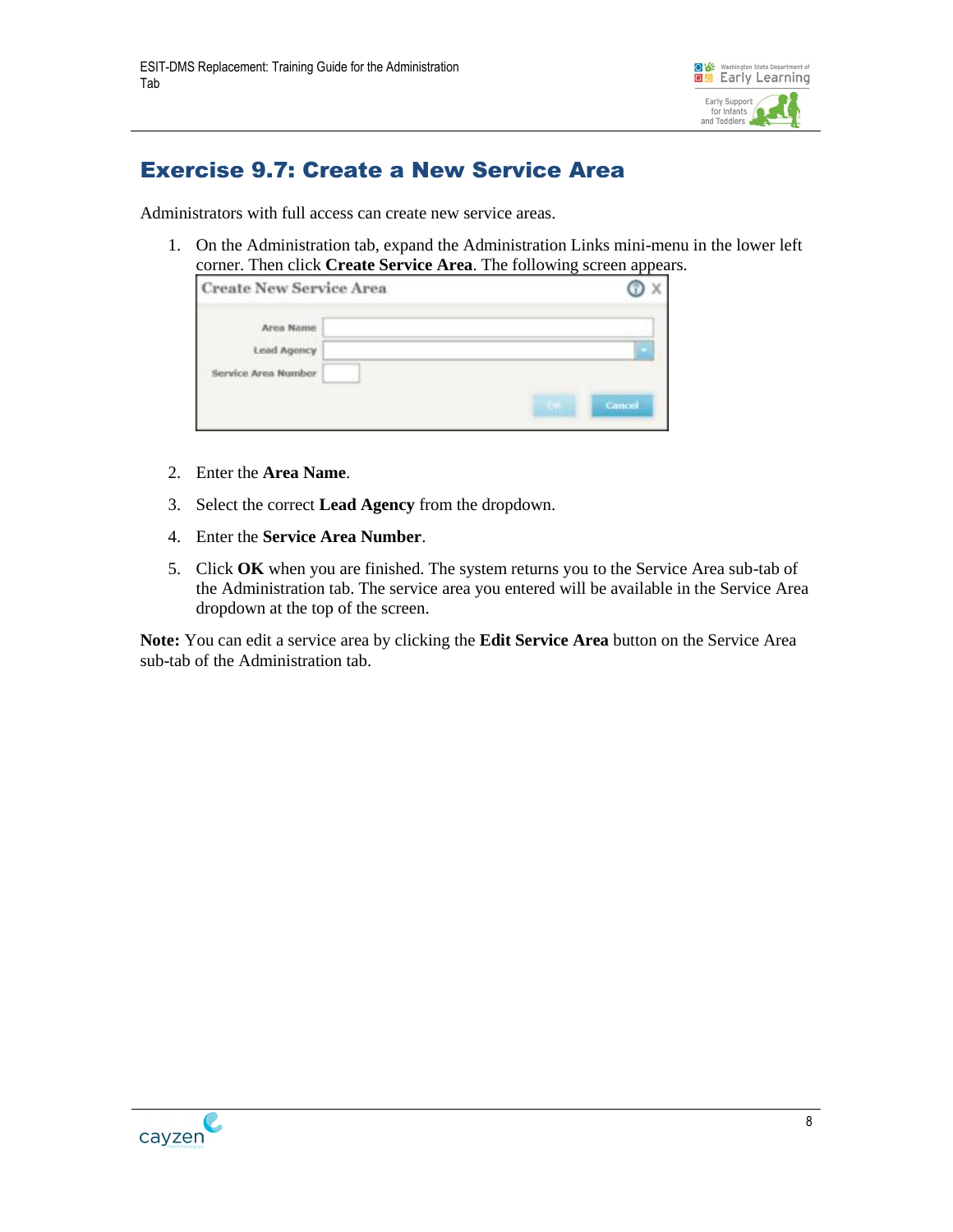

### <span id="page-11-0"></span>Exercise 9.8: Assign Service Provider Organizations to a Service Area

Once you have a new service area, you can assign service provider organizations to it. These are all the organizations that provide services to children in the new service area. They can be existing service providers or brand new ones.

- 1. On the Administration tab, open the Service Area sub-tab.
- 2. Make sure the service area you created is selected at the top of the screen and then click **Assign Service Provider Organization**. The following screen appears.

|               | <b>Assign Service Provider Organization</b>                                 |               |
|---------------|-----------------------------------------------------------------------------|---------------|
| <b>Search</b> | You are assigning the selected service providers to the Adams Service area. | <b>Search</b> |
|               | <b>Service Provider Organizations</b>                                       |               |
|               | ABC Child Psychological Assessments                                         |               |
|               | Alexander Audiology                                                         |               |
|               | <b>ikidz Vision Services</b>                                                |               |
|               | <b>Test Service Provider</b>                                                |               |
|               | Tom's League of Nations                                                     |               |
|               | <b>Assign</b><br><b>Create New Service Provider Organization</b>            | <b>Cancel</b> |

- 3. Type in at least part of the name of an organization (perhaps one you currently work with) and click **Search**.
	- If the organization you searched for displays in the list, select it and then click **Assign**. The system returns you to the Service Area sub-tab with the name you selected displaying in the list of Service Provider Organizations.
	- If the organization you searched for doesn't display, try searching with no search criteria.
- 4. If you can't find the organization you need, with appropriate permissions you can create a new one by clicking the Create New Service Provider Organization button. (The next exercise takes you through this.)

**Important:** You can only add one service provider organization to a service area at a time.

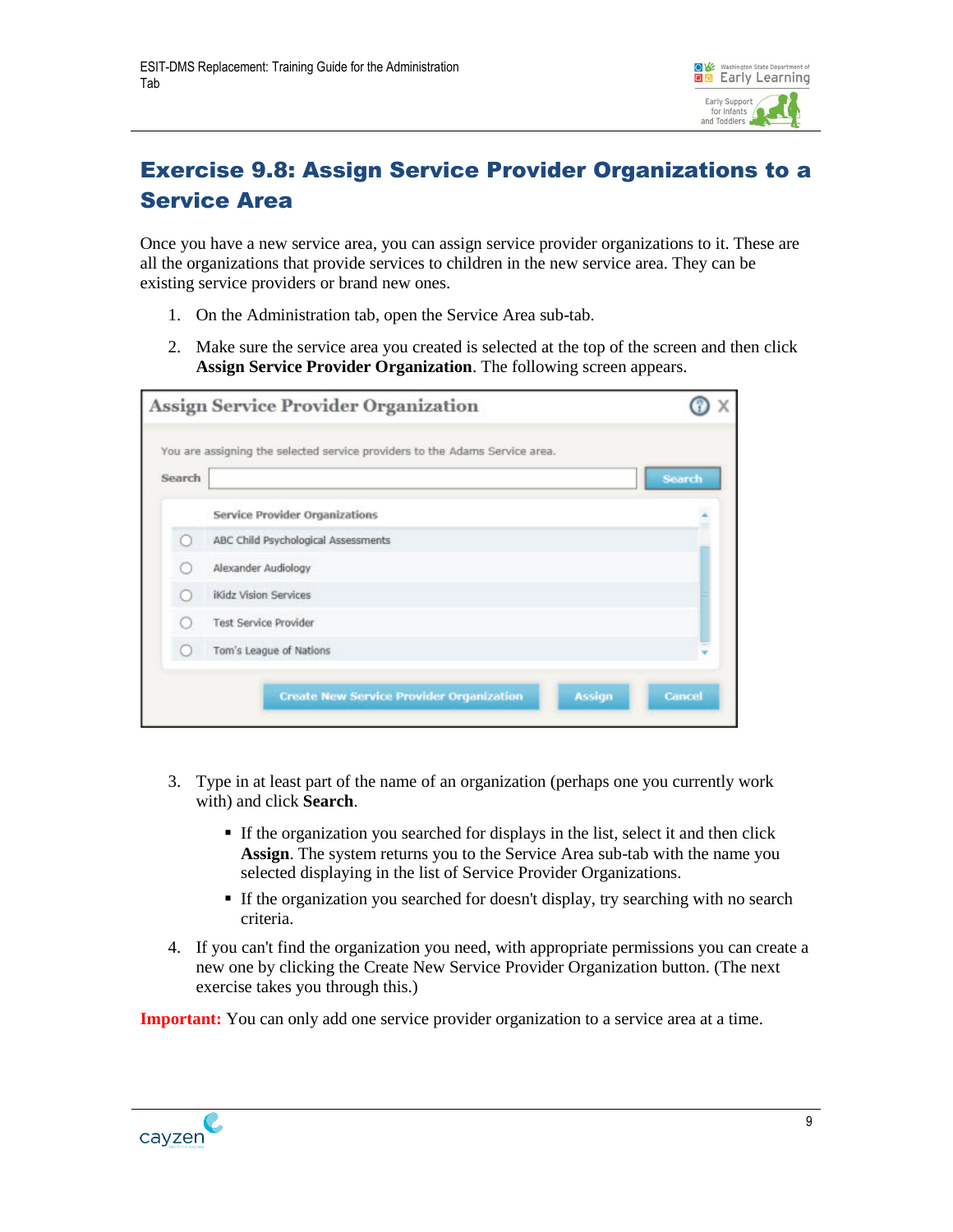

### <span id="page-12-0"></span>Exercise 9.9: Create a New Service Provider **Organization**

If you didn't find a service provider you need to add to a service area, you can add that service provider to the system.

1. On the Assign Service Provider Organization screen (see above), click **Create New Service Provider Organization**. The following screen appears.

|                    | <b>Create New Service Provider Organization</b>                               | X      |
|--------------------|-------------------------------------------------------------------------------|--------|
| Service Area Adams |                                                                               |        |
| Provider Name      |                                                                               |        |
| <b>Address</b>     |                                                                               |        |
| City               |                                                                               |        |
| State              | Zip                                                                           |        |
| Phone:             | <b>O</b> Primary<br>Ext.:                                                     |        |
|                    | Add Another Phone                                                             |        |
| $E$ -mail          | Primary                                                                       |        |
|                    | Add Another Email                                                             |        |
|                    | <b>Browse for Logo</b><br>(should be proportional to 140 width and 75 height) |        |
|                    |                                                                               |        |
|                    |                                                                               |        |
|                    | OK                                                                            | Cancel |
|                    |                                                                               |        |

- 2. The service area you selected at the top of the Service Area sub-tab is displayed at the top of the screen. If this is not the correct service area for the new organization, cancel out of this screen and choose the right service area. (Then click **Assign Service Provider Organization** on the Service Area sub-tab.)
- 3. Once the service area at the top of the screen is correct, enter the **Provider Name**.
- 4. Then enter the provider's street **Address**, **City**, **State**, and **Zip**.
- 5. Select a **Phone** type from the dropdown and then enter the corresponding phone number in the next field. There is a separate box to enter the extension (**Ext.**) if necessary. (To add another phone number, click the **Add Another Phone** link. Then make sure to mark which is the **Primary** number.)
- 6. Enter or edit the main **E-mail** address, if one exists. (To add another, click the **Add Another E-mail** link.)
- 7. If the organization will be issuing IFSPs and would like its logo on that documentation, click **Browse for Logo**. In the resulting window, find the logo file on your computer and

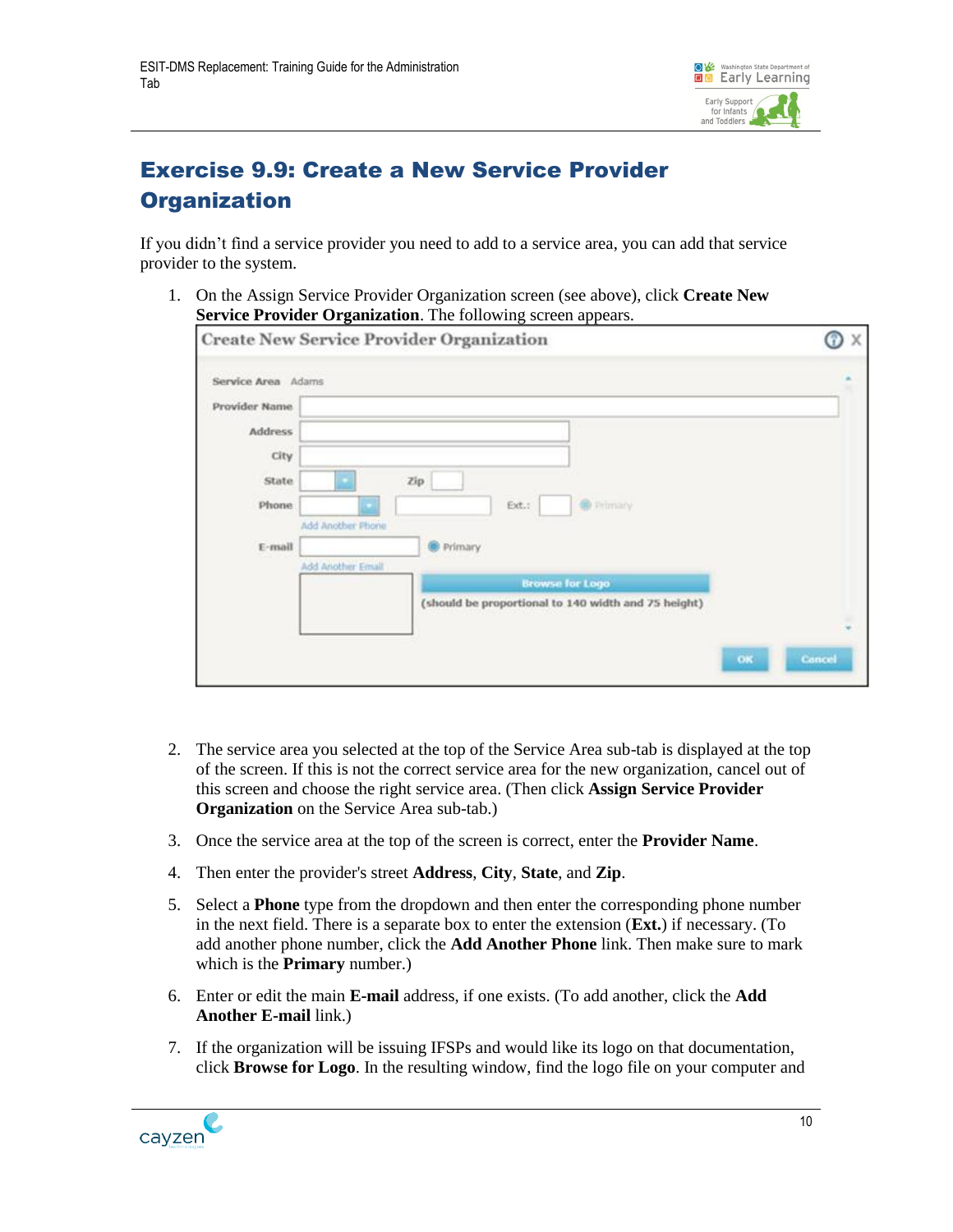

click Open. The logo displayed in the box on the Create New Service Provider Organization screen depicts how it will look when printed on documents. (See *[Exercise](#page-4-0)  [9.1: Edit an Organization](#page-4-0)* on page [2](#page-4-0) if you need a refresher on dealing with logo sizes.)

8. Click **OK** when you are finished. The system returns you to where you were on the Administration tab. The new service provider displays on the screen.

#### <span id="page-13-0"></span>Exercise 9.10: Create a New Agency

You can also create brand new agencies.

1. On the Administration tab, expand the Administration Links mini-menu in the lower left corner. Then click **Create Agency**.

| <b>Create New Agency</b> |                                                      | X      |
|--------------------------|------------------------------------------------------|--------|
| Agency Name              |                                                      | ĉ      |
| Address<br>City.         | Can have FRC?                                        |        |
| State<br>Phone           | Zip<br><b>C</b> Primary<br>Ext.:<br>Office           |        |
| E-mail                   | Add Another Phone<br>Primary<br>Add Another Email    |        |
|                          | <b>Browse for Logo</b>                               |        |
|                          | (should be proportional to 140 width and 75 height). | ×<br>× |
|                          | OK                                                   | Cancel |

- 2. Enter the **Agency Name**.
- 3. Enter the agency's street **Address**, **City**, **State**, and **Zip**.
- 4. If the agency will have at least one FRC, check the **Can have FRC** box. This enables the system to know which agencies are allowed to have FRC users. A new service provider organization that does not have this box checked will not be allowed to have FRCs assigned to it.
- 5. Select a **Phone** type from the dropdown and then enter the corresponding phone number in the next field. There is a separate box to enter the extension (Ext.) if necessary. (To add another phone number, click the **Add Another Phone** link. Then make sure to mark which is the **Primary** number.)
- 6. Enter the main **E-mail** address, if one exists. (To add another, click the Add **Another Email** link.)

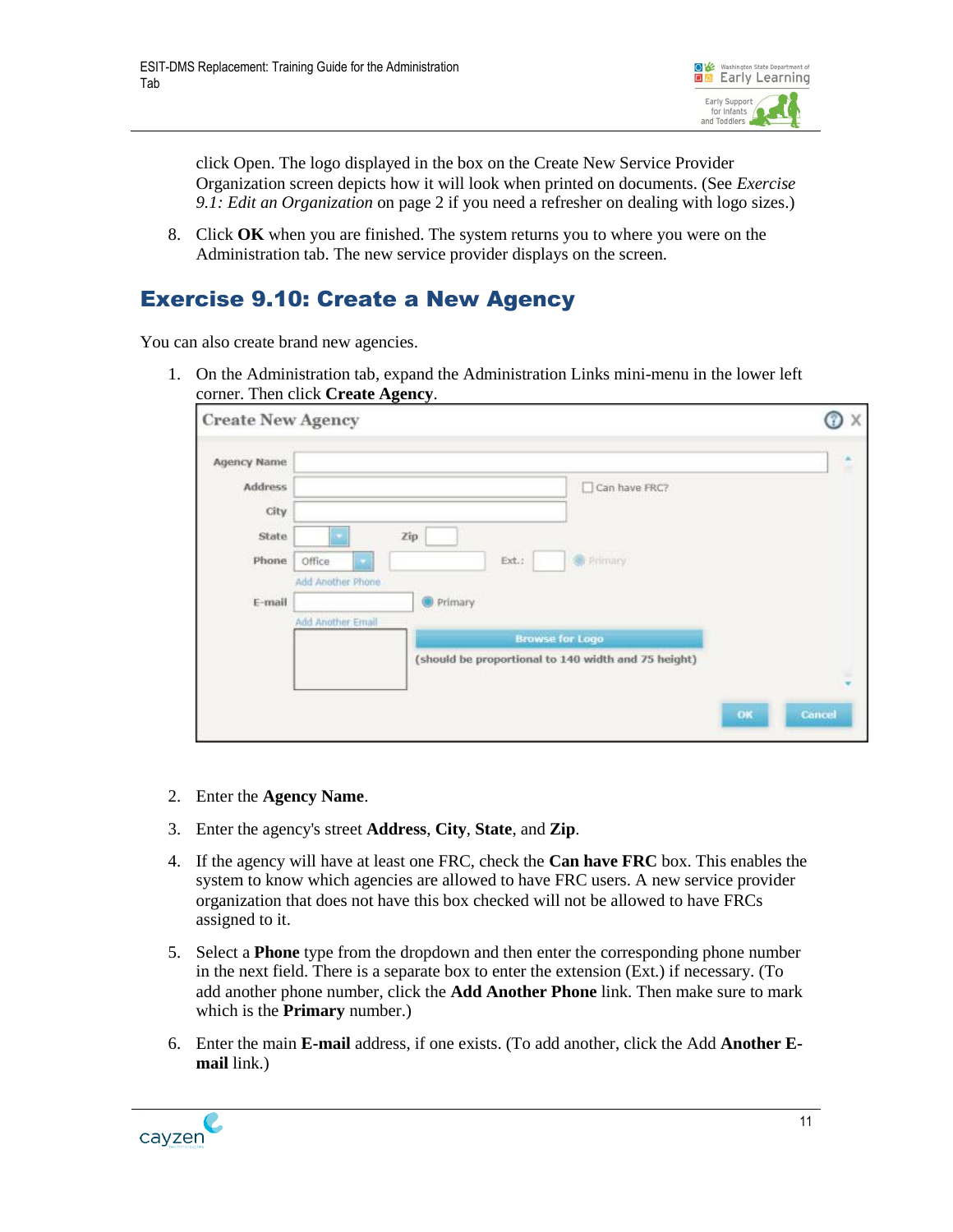

- 7. If the agency would like its logo on documentation printed from the system, click **Browse for Logo**. In the resulting window, find the logo file on your computer and click **Open**. The logo displayed in the box on the Create New Agency screen depicts how it will look when printed on documents. (See *[Exercise 9.1: Edit an Organization](#page-4-0)* on page [2](#page-4-0) if you need a refresher on dealing with logo sizes.)
- 8. Click **OK** when you are finished. The system returns you to where you started from.

#### <span id="page-14-0"></span>Exercise 9.11: Create a New School District

Occasionally, you may need to add a new school district to the system.

1. On the Administration tab, expand the Administration Links mini-menu in the lower left corner. Then click **Create School District**. The following screen displays.

|               | <b>Create New School District</b>                       | X.                    |
|---------------|---------------------------------------------------------|-----------------------|
| District Name |                                                         | ٠                     |
| Address       | Can have FRC?                                           |                       |
| <b>City</b>   |                                                         |                       |
| State         | Zip                                                     |                       |
| Phone         | Ext.<br><b>B</b> Wintery<br>Office<br>Add Another Phone |                       |
| E-mail        | Primary                                                 |                       |
|               | Add Another Email<br><b>Browse for Logo</b>             |                       |
|               | (should be proportional to 140 width and 75 height)     |                       |
|               |                                                         |                       |
|               |                                                         | $_{\alpha}$<br>Cancel |
|               |                                                         |                       |

- 2. Enter the **District Name**.
- 3. Then enter the district office's street **Address**, **City**, **State**, and **Zip**.
- 4. If the school district will have at least one FRC, check the **Can have FRC** box. This enables the system to know which agencies are allowed to have FRC users. A new service provider organization that does not have this box checked will not be allowed to have FRCs assigned to it.
- 5. Select a **Phone** type from the dropdown and then enter the corresponding phone number in the next field. There is a separate box to enter the extension (Ext.) if necessary.
- 6. Enter the main **E-mail** address, if one exists.

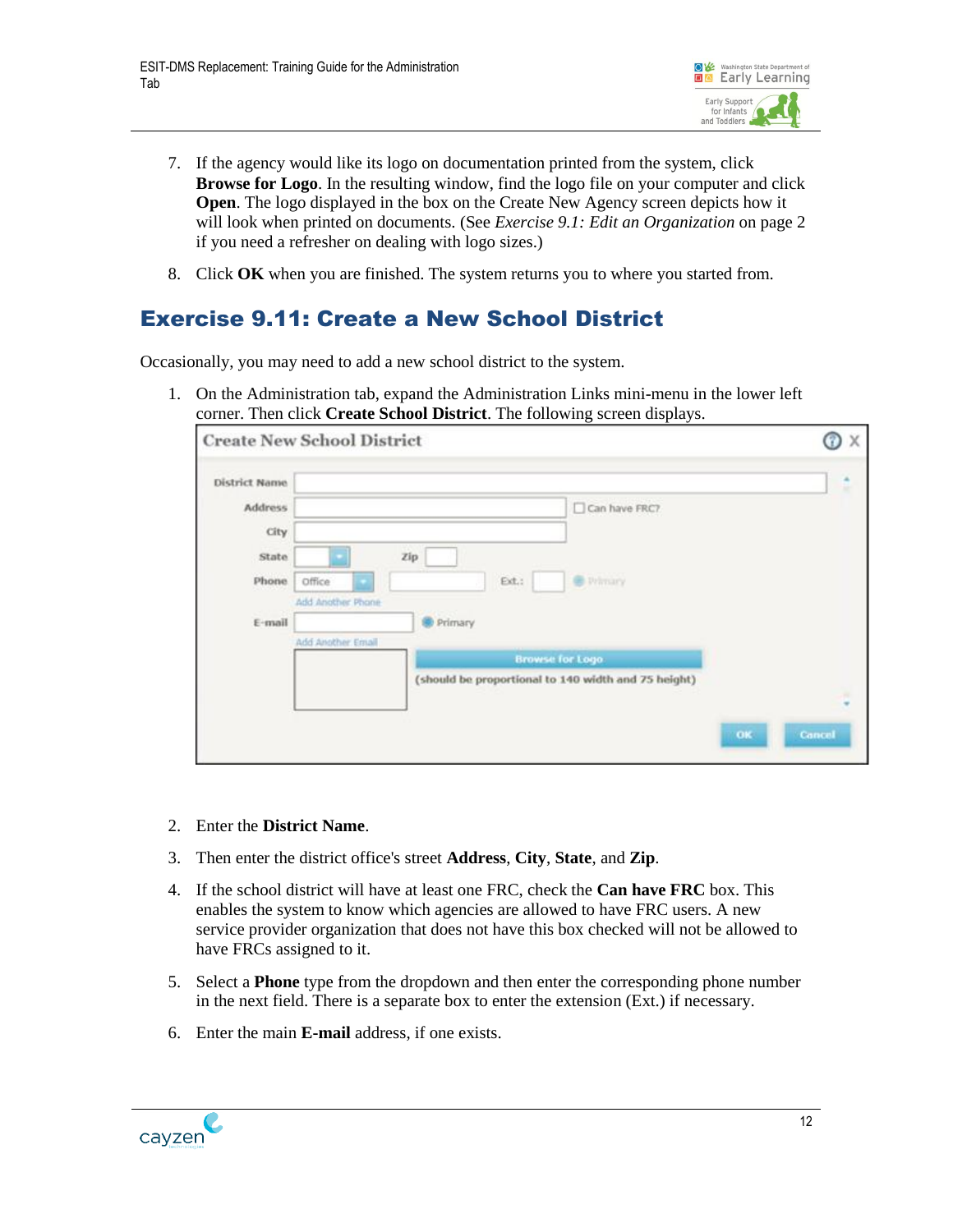

- 7. If the district would like its logo on documentation printed from the system, click **Browse for Logo**. In the resulting window, find the logo file on your computer and click Open. The logo displayed in the box on the Create New School District screen depicts how it will look when printed on documents. (See *[Exercise 9.1: Edit an Organization](#page-4-0)* on page [2](#page-4-0) if you need a refresher on dealing with logo sizes.)
- 8. Click **OK** when you are finished. The system opens an Organization window where you can make edits to the school district and assign it to service areas.

#### <span id="page-15-0"></span>Exercise 9.12: Search for Users

On the Search Users sub-tab of the Administration tab, authorized personnel can find a specific system user by searching service area, organization, type, name, or a combination of those.

1. Click the Search Users sub-tab of the Administration tab. A screen similar to the following appears.

| Nome Calendar Children Notifications |                              |                                            | Administration |          |                        |                   |            |            |
|--------------------------------------|------------------------------|--------------------------------------------|----------------|----------|------------------------|-------------------|------------|------------|
| <b>Drawin</b>                        |                              |                                            |                |          |                        |                   |            | oà         |
| <b>Television Arts</b>               | Search Dsers                 |                                            |                |          |                        |                   |            |            |
| Search Users                         | Service Area<br>Organization |                                            | Type           |          |                        |                   |            |            |
| <b>Search Organ</b>                  | Name                         |                                            | ficies:        |          | $\mathbf{v}$<br>Status |                   |            | South      |
|                                      | Adamson, Melha               | Organization<br>Innovative Services NW Ped |                | Services | Active                 | Salt Prover       | G.         | in         |
|                                      | Alfbauch, Meleda             | The Opportunity Council                    |                |          | Action                 | <b>Suit Woods</b> | a          | <b>YAY</b> |
|                                      | Baber, Kints                 | Kindering Center                           |                |          | Active                 | Sid Trony         | ۰          | XIX        |
|                                      | Babin, Megan                 | $90^\circ$                                 |                |          | Active                 | <b>Sit How</b>    | O.         | 1.III      |
|                                      | Babin, Megan                 | Northwest Center Child Dev-                |                |          | Adlet                  | <b>Sid Prony</b>  | o          | ER         |
| · Administration Union               | <b>Babin, Hegan</b>          | Bith To Three Development                  |                |          | Achee                  | <b>Set Pring</b>  | $^{\circ}$ | $50 - 7$   |

- 2. To find a user, select/enter any combination of the following:
	- Service Area
	- Organization
	- User Type (FRC, Liaison, etc.)
	- User First Name or Last Name
- 3. Then click **Search**. People with close matches to your entered criteria display in the list. If you want to see the complete list of ESIT-DMS users, do not enter any fields before you click **Search**. Once you find who you are looking for, you can set a proxy for that person (see *[Exercise 9.5: Set a Proxy](#page-8-0)* on page [6\)](#page-8-0), edit that person (see *[Exercise 9.6: Edit](#page-9-0) a [User](#page-9-0)* on page [7\)](#page-9-0), or delete them by clicking the red X in that row.

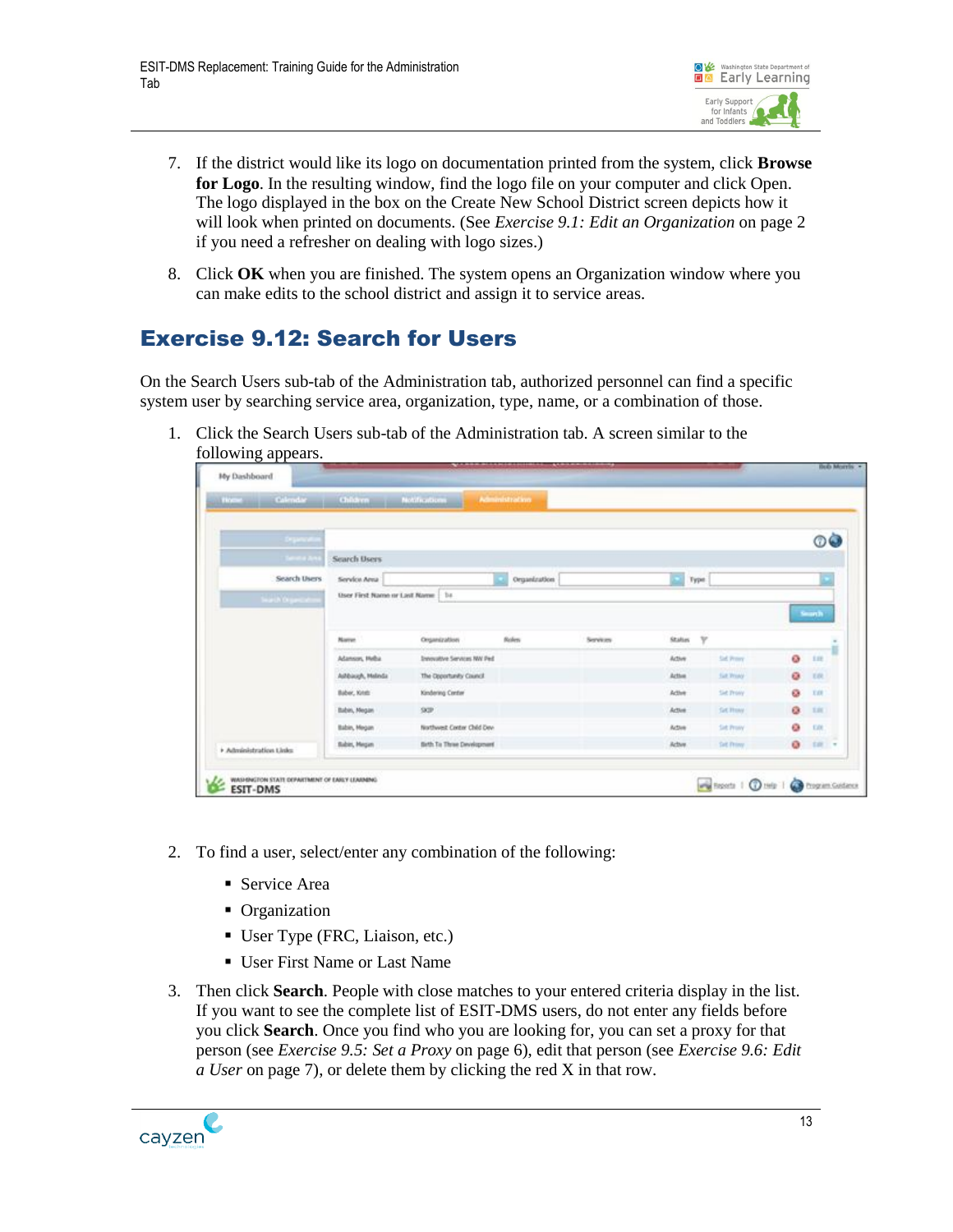

#### <span id="page-16-0"></span>Exercise 9.13: Transfer Cases from One FRC to Another

On the Search Users sub-tab of the Administration tab, authorized personnel can transfer cases between FRCs in an agency.

- 1. Click the Search Users sub-tab of the Administration tab, and then find an FRC. Make sure you choose one from an agency that has more than one FRC, and who all have at least some children in their caseload.
- 2. Click **Transfer** next to the FRC you want to transfer from. The following screen displays.

|         | ransfer Children                           |  |
|---------|--------------------------------------------|--|
|         | Transfer from Thurner, Jed                 |  |
| o       | Child's Name                               |  |
| Ω       | Deanna Daisy                               |  |
| α       | Dorcas Dalsy                               |  |
| m       | Doreen Daley                               |  |
|         | <b>Active FRC Name</b><br>Jardinier, Amber |  |
|         | <b>Reason for Transfer</b>                 |  |
| Calibri | · A A B / B a R & E B B E<br>$\cdot$ 8     |  |

- 3. In the Transfer from section of the screen, select the case or cases to take from the current FRC. To select all the cases, check the box next to the Child's Name heading.
- 4. In the Transfer to section, choose the FRC who will have the case(s) transferred to her caseload.
- 5. In the Reason for Transfer section, enter a reason for moving the children to the new FRC.
- 6. Click **OK** when you are finished. The system returns you to the Administration tab. When the Transfer from FRC logs in, the selected children will not display on that user's Children tab (the caseload).When the Transfer to FRC logs in, the new children will display on that user's Children tab.

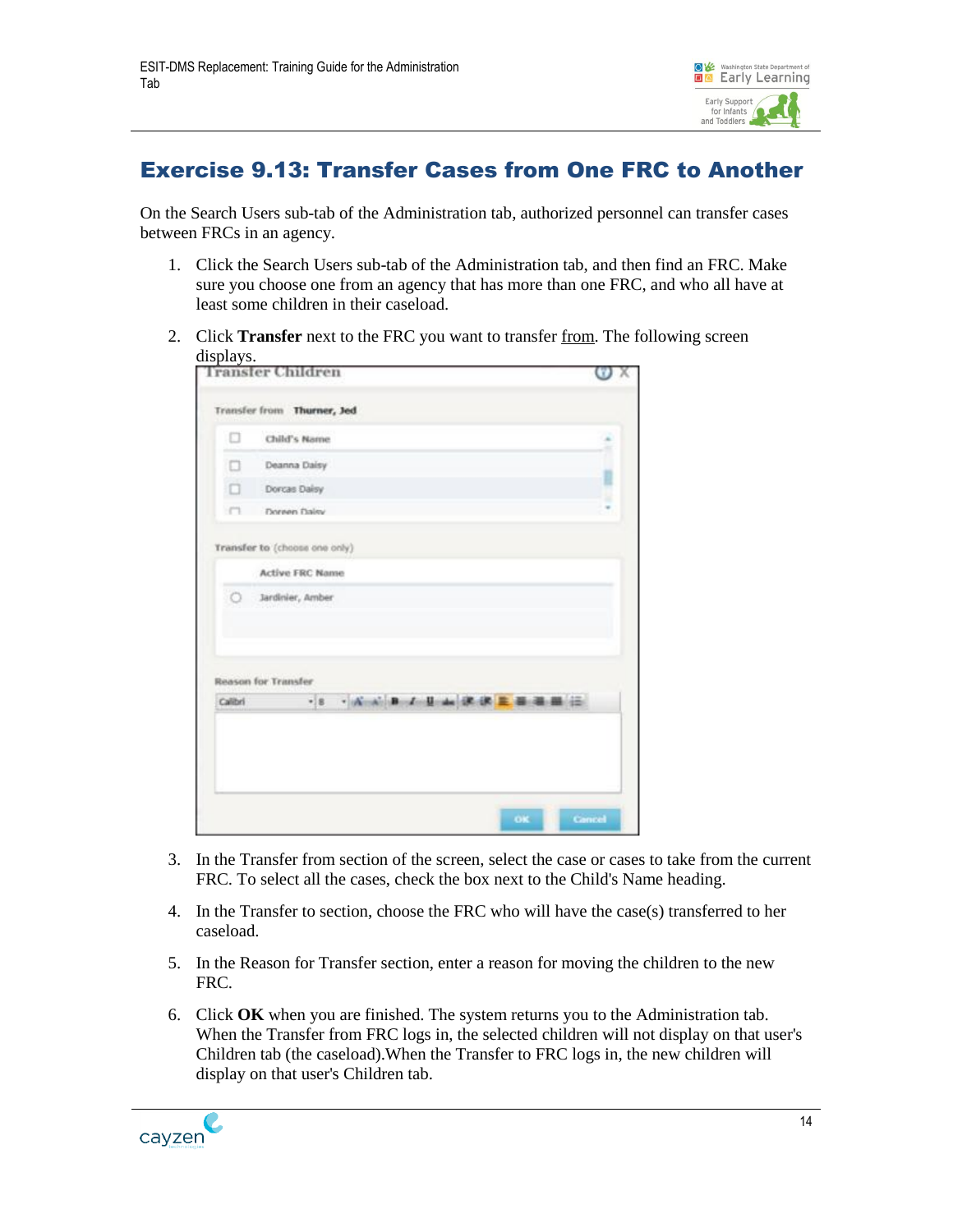

**Note:** If you need to transfer cases to multiple FRCs in the same agency, you will have to do them one FRC at a time. Transfer the needed cases to the first FRC and click **OK**. Then click **Edit** next to the Transfer from FRC again and move the cases to the next FRC. Do this as many times as necessary.

#### <span id="page-17-0"></span>Exercise 9.14: Search for Organizations

Authorized personnel can find a specific system organization by searching service area, type, organization name, status, or a combination of those.

1. Click the Search Organizations sub-tab of the Administration tab. A screen similar to the following appears.

| home Calendar Oddren Notification |                                  |                                 | Administration |         |                      |                         |
|-----------------------------------|----------------------------------|---------------------------------|----------------|---------|----------------------|-------------------------|
| <b>Family</b>                     |                                  |                                 |                |         |                      | 0Ò                      |
| Seine Ave                         | Search Organizations             |                                 |                |         |                      |                         |
| Search (limit)                    | Service Area Adams               |                                 |                | Type    |                      |                         |
| Search Organizations              | Organization                     |                                 |                | Stabas' | Active               |                         |
|                                   |                                  | h Local Lead Agency (LLA)       |                |         |                      | Starth                  |
|                                   | Name                             |                                 | Service Area   |         | Type                 | Status:<br>$\mathbb{V}$ |
|                                   |                                  | Adams Crurity Health Department | Adams          |         | Agency               | Active                  |
|                                   | Abile Physical Theory            |                                 | Adams:         |         | Service Provider     | Active                  |
|                                   | <b>ESIT Weepare Headquarters</b> |                                 | Adams          |         | State Program Agency | Active                  |
|                                   | <b>Shemers</b>                   |                                 | <b>Alami</b>   |         | Agency               | Active                  |
|                                   |                                  |                                 |                |         |                      |                         |
| * Administration Links.           |                                  |                                 |                |         |                      |                         |

- 2. To find an organization, select/enter any combination of the following:
	- Service Area
	- Organization Type (Agency, School District, etc.)
	- Organization Name
	- Organization Status
- 3. If you are searching for a Local Lead Agency (LLA), check that box.
- 4. Then click **Search**. Organizations with close matches to your entered criteria display in the list below. If you want to see the complete list of ESIT-DMS organizations, do not enter any fields before you click **Search**. Once you find what you are looking for, you can:
	- Edit that organization (see *[Exercise 9.1: Edit an Organization](#page-4-0)* on page [2\)](#page-4-0)